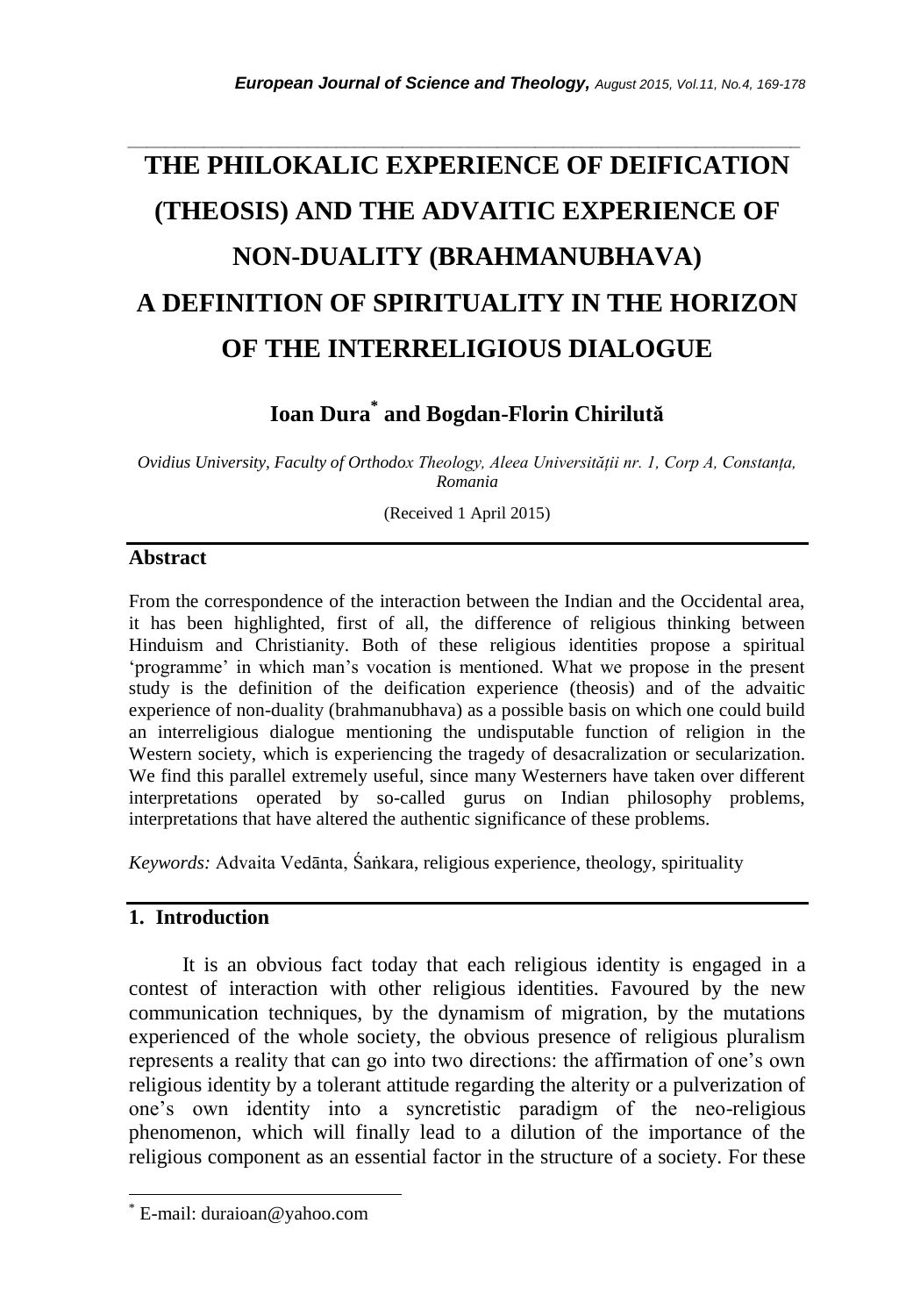reasons, a better articulation of the "culture of the dialogue" between religions, between cultures is called for, in the perspective of a good social cohabitation and of the avoidance of the ideological-religious conflicts.

### **2. Advaita Vedānta – the philosophy of non-dualism**

First of all, we need to underline the fact that *Advaita* is the main direction of the *Vedānta* school, which is the widest spread in the Indian philosophical area. The main representative of this philosophical-religious paradigm is Śaṅkara (788–820), who systematized in an argumentative logic the references of the texts *śruti* and *smṛti* to the metaphysical principles of the Upanishadic non-dualism. These references, stating the relation between *Brahman* and the universe of our experience, with the mention that *Brahman* is *ekam-evaadvitīyam* ("One-without-a-second"), are present both in the *Upanishads* and in *Bhagavad-Gītā*. The inclusion of these references in a coherent system, with a philosophical-religious physiognomy that stood out in the landscape of the Indian thinking belongs to Śaṅkara.

For these considerations, *Advaita Vedānta* needs to be regarded as a unitary paradigm of metaphysics and of the religious experience. The explanation of *reality* goes beyond the intellectual framework and constitutes the premise of the possibility and of the imperative of a plenary religious experience: "Philosophy, for Shankara, is not an intellectual game but a spiritual discipline culminating in the realisation of Reality", as Chandradhar Sharma highlighted [1]. All that philosophically constructed by Śaṅkara concerns the realization of *Brahman*, the non-dual *brahmanubhava* experience or deliverance (*mokṣa*). Śaṅkara"s attention was focused exclusively on four principal coordinates: (1) *Brahman* is *ekam-eva-advityāam* ("One-without-a-second"), the one undifferentiated *reality*; (2) The relation of *Brahman* with the Universe, by mentioning its ontological status as relative reality superposed over *Brahman/Ātman*; (3) Ignorance (*avidyā*) as cause of the dual experience of the individual self (*jīvātman*) and circumscription of man by ignorance exclusively to the spatial-temporal framework, as references invested with value of reality and of truth; (4) The experience of non-duality (*brahmanubhava*) by the knowledge (*vidyā*) or the realization of the identity of *Brahman*.

It is very difficult to circumscribe using the common language the experience of the realization of *Brahman*. What the wise man experiences, the non-dual state, cannot be circumscribed by or adapted to the empirical understanding, which operates using distinctions for the logical meaning of the events. We shall mention that experience is of two types: empirical (*laukika*) and transcendental (*pāramarthika*) [*Bṛhadāraṇyaka-Upaniṣad-Śaṅkara-Bhāṣya*  III.4.2]. The realization of *Brahman* is a completely special experience, a unique experience fundamentally different from the empirical experience, the latter being impossible without the distinction between the subject who knows, the object of knowledge and the knowledge activity. The empirical experience comprises the experience accumulated in the three states, namely wakefulness,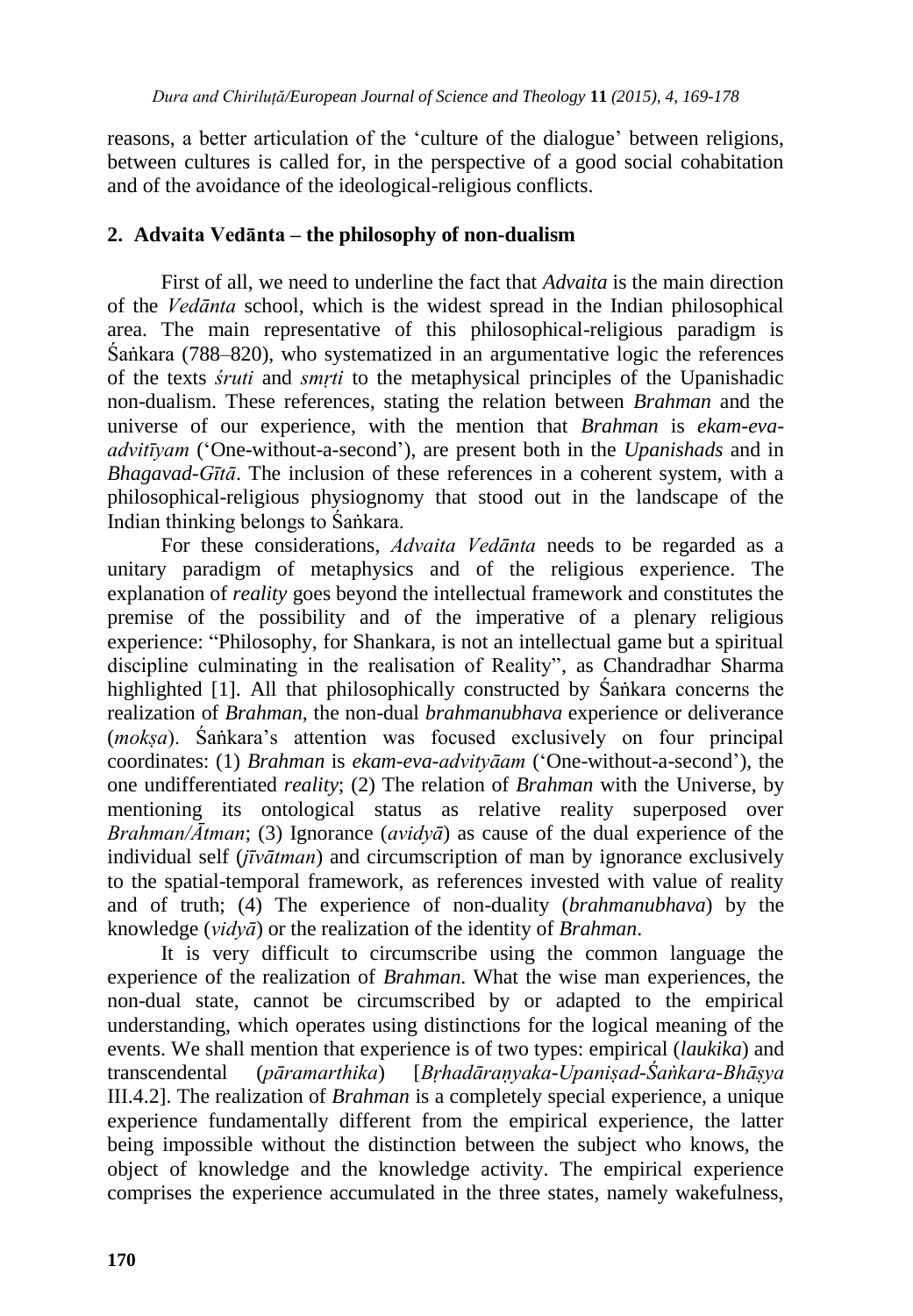sleep and deep sleep. *Brahmanubhava* is "the experience in which the duality *subject-object* is totally absent" [2], is the pure experience (*avagatimātra*) or the pure knowledge (*kevala jñāna*). The pure experience is the nature of *Brahman*. True knowledge (*vidyā*) is free from the duality of *Brahman* and his knowledge. Any knowledge of *Brahman* is only an indirect knowledge of *brahmanubhava*, which is nothing else but *Brahman* itself, is *Brahman* - the direct and immediate knowledge, by being *Brahman*. In *brahmanubhava* there is no distinction between *Brahman* and experiencing *Brahman*. *Brahmanubhava* is *Brahman* Itself [3].

#### **3. Brahmaveda brahmaiva bhavati - "the knower of Brahman becomes Brahman" (Mundaka-Upanisad III.2.9)**

A. Ramamurti mentions that Śaṅkara made no difference between Selfaccomplishment (*ātmadarśanam*, *ātmānubhava*, *ātmāvabodha* sau *ātmāvagati*) and *brahmanubhava* (*brahma* + *anubhava*, "*Brahman* experience") or *brahamāvagati*. *Brahmanubhava*, *Ātmānubhava* and *Mokṣa* indicate the same ultimate, non-dual experience [3, p. 35].

*Brahmanubhava* is not the experiencing of *Brahman*, and it does not mean that *Brahman* is experienced as an object in *brahmanubhava*. While the object of the empirical experience and such an experience are essentially different, *Brahmanubhava* is not different from *Brahman*. This fact is attested by those who attained *Brahman*, according to whom, *Brahman*, regarded as the object of the final accomplishment from the perspective of the relative truth, of nonrealization, is not different from *Brahmanubhava*: "The knowers of Brahman *pracakṣate*, say; that absolute *jñānam*, knowledge; that is *akalpakam*, devoid of all imagination (non-conceptual); and is therefore *ajam*, birthless; is *jñeyābhinnam*, non-different from the knowable, identified with Brahman, the absolute Reality" [*Māṇḍūkya-Upaniṣad & Gaudāpaḍa-Kārikā-Śaṅkara-Bhāṣya* III.33]. In *brahmanubhava*, the differences between the one who experiences (*labdha*), the one experienced (*labdhya*) and the experience itself (*upalabdhi*) are totally absent [4]. *Brahmanubhava* does not mean experiencing *Brahman*, the way one would experience an object and it does not mean that *Brahman* is experiencing himself, either. *Brahman* cannot be experienced, since It is the experience itself. *Brahmanubhava* is an experience without an empirical object.

What actually happens in *brahmanubhava* is that the *Self* realizes its true nature by getting rid of ignorance. When the wise man gets beyond darkness and reaches true knowledge, he realizes *Brahman* undifferentiated, free from all the superposition given by the multiplicity triggered by ignorance [4], as it is stated in *Muṇḍaka-Upaniṣad* III.2.8: *yathā nadyaḥ syandamānāḥ samudre astam gacchanti nāmarūpe vihāya tathā vidvān nāmarūpāt vimuktaḥ parāt param puruṣam upaiti divyam* ("As rivers, flowing down, become indistinguishable on reaching the sea by giving up their names and forms, so also the illumined soul, having become freed from name and form, reaches the self-effulgent Puruṣa that is higher than the higher - *Māyā*.") The commentary of Śaṅkara at *Muṇḍaka-*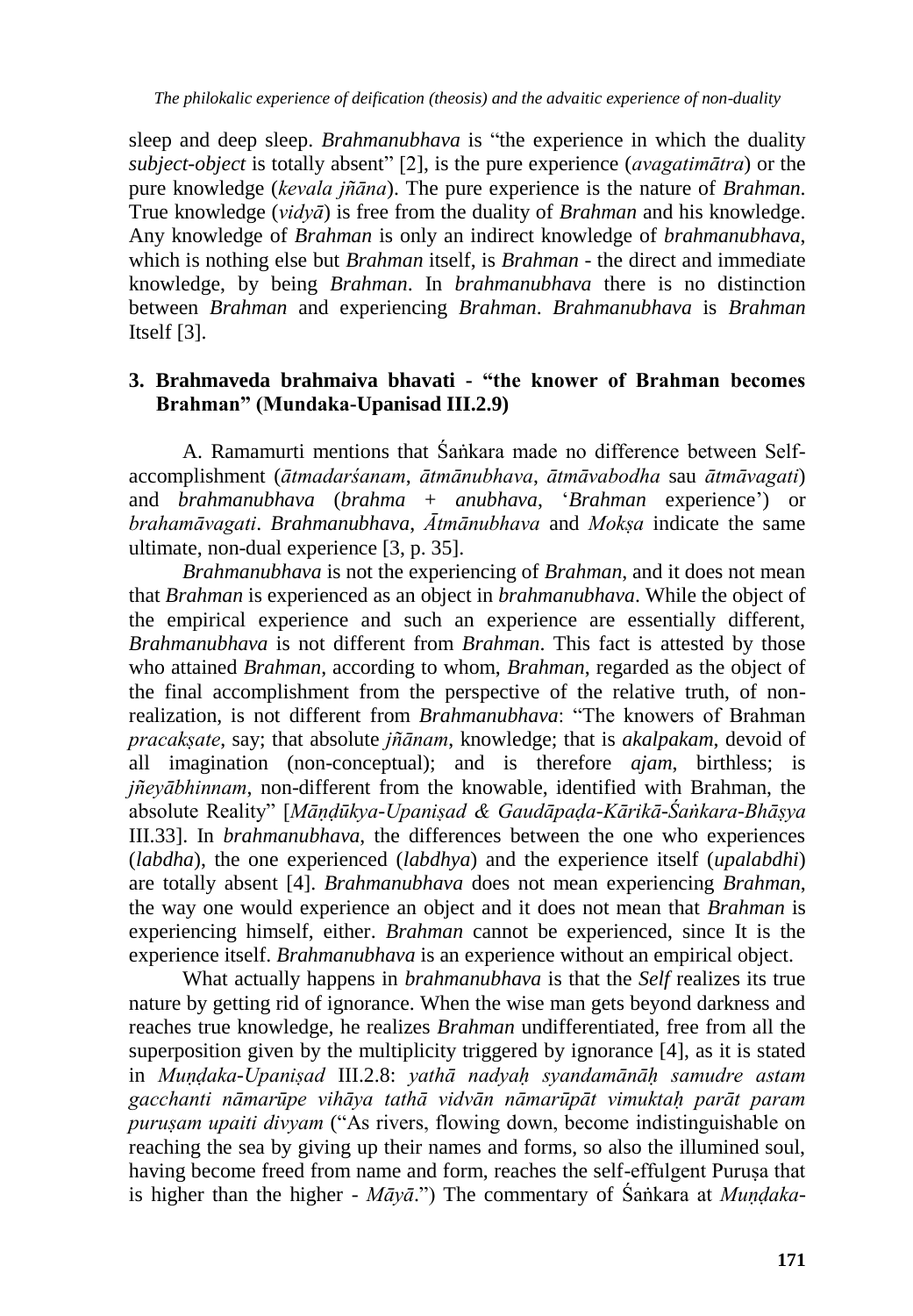*Upaniṣad* III.2.8 highlights the function of knowledge in order to obtain the true identity of the subject of knowledge: "Moreover, *yathā*, as; *nadyaḥ*, rivers - Gaṅgā and the rest; *syandamānāḥ*, flowing down; *gacehanti*, attain; *astam*, invisibility, indistinguishable identity; *samudre*, in the sea, on reaching the sea; *nama-rupe vihāya*, by giving up (their) names and forms; *tathā* similarly; *vidvān*, the illumined soul; *nāma-rūpāt vimuktaḥ*, having become freed from name and form - the creations of ignorance; *upaiti*, arrives at; the *divyam puruṣam*, self-effulgent Puruṣa, as described earlier; who is *param*, higher, *parāt*, then the higher (*Māyā*). *Objection*: Is it not well known that many obstacles beset the path to liberation? So even a knower of Brahman, when dead, may be deflected from his course and may not reach Brahman Itself, being hindered by one of the mental diseases or one of the gods or some such being. *Answer*: Not so, for by knowledge itself are removed all the hindrances. The only obstacle to emancipation is ignorance, and there is no other hindrance; for emancipation is eternal and identical with the Self." [*Mundaka-Upanisad-Śaṅkara-Bhāṣya* III.2.8]

The idea that the realization of the Self comes when ignorance is eliminated through right knowledge is mentioned by Saṅkara in the comment on *Bṛhadāraṇyaka-Upaniṣad* I.4.7: "The knowledge of the Self is Its attainment. The attainment of the Self cannot be, as in the case of things other than It, the obtaining of something not obtained before, for here there is no difference between the person attaining and the object attained. Where the Self has to attain something other than Itself, the Self is the attainer and the non-Self is the object attained. This, not being already attained, is separated by acts such as producing, and is to be attained by the initiation of a particular action with the help of particular auxiliaries. And that attainment of something new is transitory, being due to desire and action that are themselves the product of a false notion, like the birth of a son etc. in a dream. But this Self is the very opposite of that. By the very facts of Its being the Self, It is not separated by acts such as producing. But although It is always attained, It is separated by ignorance only. Just as when a mother-of-pearl appears through mistake as a piece of silver, the nonapprehension of the former, although it is being perceived all the while, is merely due to the obstruction of the false impression, and its (subsequent) apprehension is but knowledge, for this is what removes the obstruction of false impression, similarly here also the non-attainment of the Self is merely due to the obstruction of ignorance. Therefore the attainment of It is simply the removal of that obstruction by knowledge; in no other sense it is consistent. Hence we shall explain how for the realization of the Self every other means but knowledge is useless." [*Bṛhadāraṇyaka-Upaniṣad-Śaṅkara-Bhāṣya* I.4.7]

In *brahmanubhava* the individual self experiences the unity with the universal Self. The particular self is identified with the universal *Self*, like the spark and the fire, the water in a vase and the water of the ocean; once united, they become one, which is called *brahmātmaikyam* [2]. In other words, in *brahmanubhava* the identity *Ātman-Brahman* (*ātmaikatva darśana*) and the identity of the *whole* with *Brahman* (*sarvātmaikatva darśana*) is one and the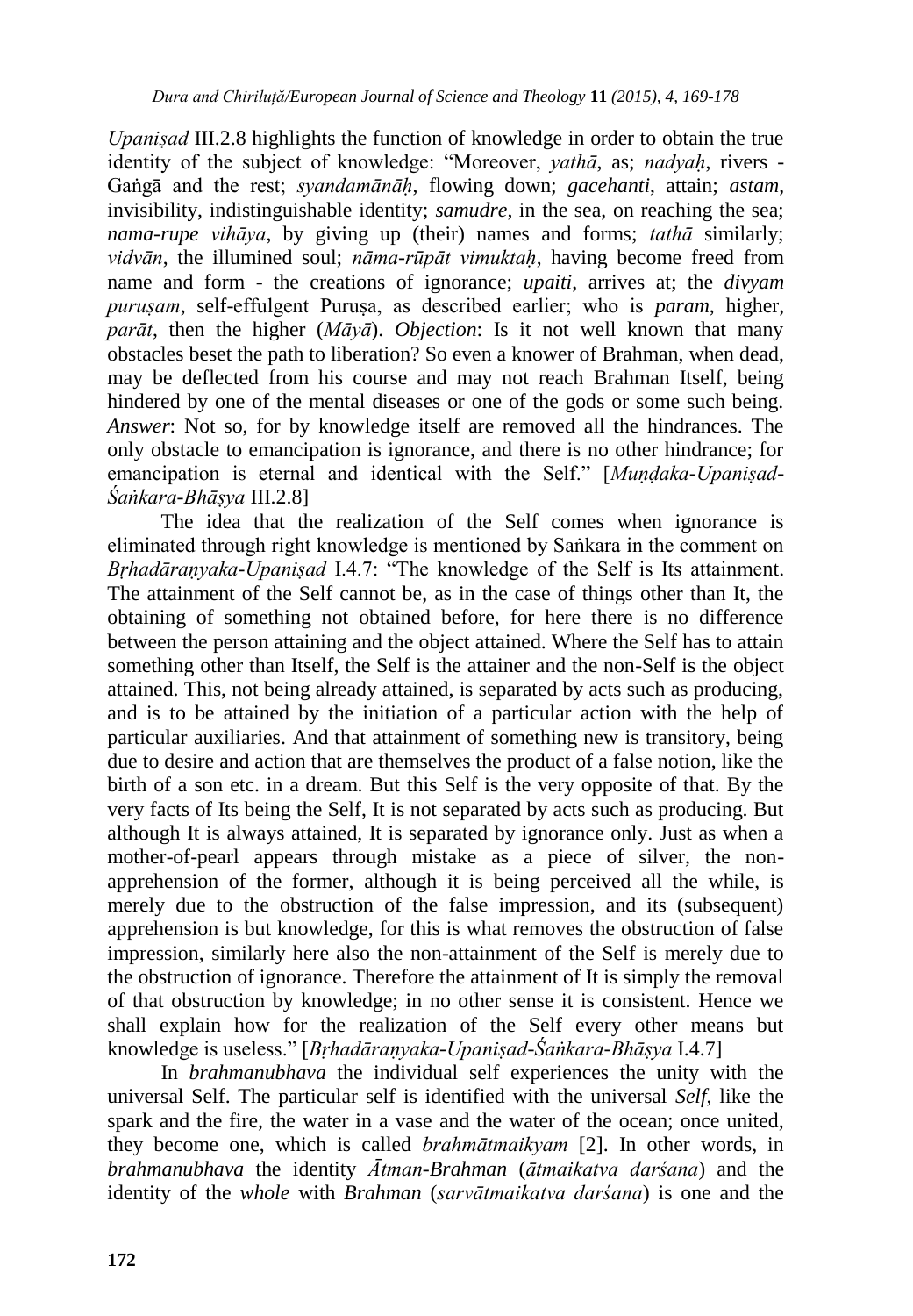same thing. According to *Vedānta*, the light of the being–consciousness highlights the human reality as *being-with-others-in-It*. The integrated individual realizes his essential identity with the *Being* (*Sat*), his essential unity with others and the fact that everybody is rooted in the unity of *It* (*Brahman/Ātman*) [5], as is stated in *Muṇḍaka-Upaniṣad* III.2.5: *samprāpya enam ṛṣayaḥ jñānatṛptāḥ kṛtātmānaḥ vītarāgāḥ praśāntāḥ te sarvagam sarvataḥ prāpya dhīrāḥ yuktātmānaḥ sarvam eva āviśanti* ("Having attained this, the seers become contented with their knowledge, established in the Self, freed from attachment, and composed. Having realized the all-pervasive One everywhere, these discriminating people, ever merged in contemplation, enter into the All."). In his commentary of this upanishadic text, Śaṅkara points out that state of identity with All (*Brahman*) is the consequence of disposal, by knowledge, the phenomenal elements of ignorance: "*Samprāpya*, having attained, having fully realised; *enam*, this, the Self; the *ṛṣayaḥ*, seers; become *jñānatṛptāḥ*, satisfied with that very knowledge, and not with any external object that gratifies and leads to physical nourishment; *kṛtātmānaḥ*, established in identity with the supreme Self; *vītarāgāḥ*, free from such drawbacks as attachment; *praśāntāḥ*, composed, with the senses withdrawn. *Te*, those people, who become so; *prāpya*, having realised; *sarvagam*, the all-pervasive (Brahman), comparable to space; *sarvataḥ*, everywhere - and not partially, as circumscribed by the limiting adjuncts. What follows then? Having realised as their own Self that very Brahman that is without a second; *dhīrāḥ*, the absolutely discriminating people; who are by nature *yuktātmānaḥ*, ever merged in deep contemplation; *āviśanti*, enter; *sarvam eva*, into the All, even at the time of the falling of the body. They give up the limitations of the adjuncts created by ignorance, like space confined within a pot on the breaking of the pot. Thus the knowers of Brahman enter into the abode that is Brahman." [*Muṇḍaka-Upaniṣad-Śaṅkara-Bhāṣya* III.2.5]

In *brahmanubhava*, one experiences the non-dual state, the authentic mode of existence, the initiated becomes identical or identified with *Brahman*. There are no longer two, but *One* - *Reality*: *iha ced avedīt atha satyam asti na ced iha avedīt mahatī vinaṣṭis bhūteṣu bhūteṣu vi-citya dhīrās praitya asmād lokād amṛtās bhavanti* ("If one has realized here, than there is truth; if he has not realized here, than there is great destruction. The wise once, having realized (Brahman) in all beings, and having turned away from this world, become immortal.") [*Kena-Upaniṣad* II.5]

*Brahmānuvhava* is immediate and direct [*Bṛhadāraṇyaka-Upaniṣad-Śaṅkara-Bhāṣya* III.5.1]. Being non-dual, we cannot put the equal sign between *Brahmanubhava* and the *mystical union*, which supposes a dualist ontology, in which real distinctions exist. A *mystical union* requires a duality between the initiated and the divine *Reality* [6]. We can neither postulate some *closeness*  between the two. F. M. Müler makes a note of precaution in this sense and states that the fatal mistake that both the Indian and the European interpreters of the philosophy of Vedānta have made was to represent this absorption or recovery (*samradhanam*, realization) as an *appropriation* of the individual soul by God. There can be no such closeness where there is identity, there can only be a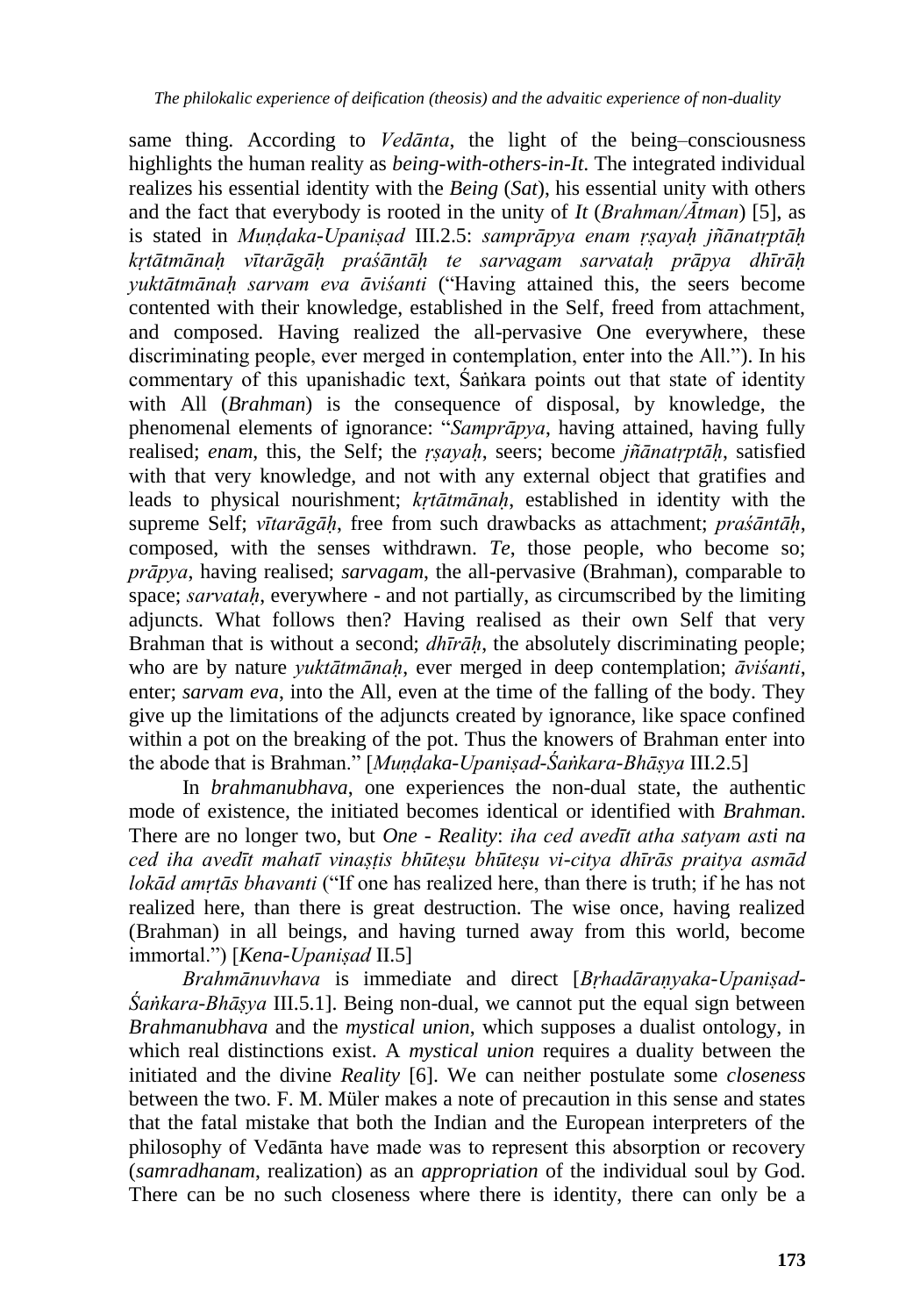recovery or restitution, a return, a becoming of the soul towards what it has always been, a rebirth of its true nature. *Advaita Vedānta* consists in completely giving up on all that we are and all that we know. It mainly relies on the *tremendous* synthesis of the subject and object, on the identification of the cause and of the effect, of I and It. This is the unique character of Vedānta, its uniqueness by comparison to any other philosophy [7]. On the other hand, described as knowledge, the advaitic mysticism is "a method of knowing what *should be!* As long as someone *is* (existentially), he cannot *understand* his own true being. He will *understand* only "when he has come out of himself"". [8]

A note of clarifying importance comes from the researchers regarding what is currently understood by the expression "the knower of *Brahman* becomes *Brahman*" or "the self becomes identical with *Brahman*". A. Ramamurti points out that in all the upanishadic statements affirming that the Self *fuses* or *enters Brahman*, the words "enters" (*praveśa*), "fuses" (*apti*) and "attains" (*labdha*) are used figuratively and denotatively [3, p. 104]. According to the advaitic perspective, *being* and *becoming* are contrary, since *becoming* involves change [9]. The declaration *Brahmaveda brahmaiva bhavati* - "the knower of *Brahman* becomes *Brahman*" – does not mean a change or a realization in the being. The verbal root *bhū*, from which *bhavati* ("to become") is derived, means both *being* and *becoming*. In the present context it refers to *being*. Or, the *being* in *Advaita* is unchangeable, uncontradicted, untouched by the temporal dimensions. Man is what he has always been. In order to realize the unrealized one needs action. Yet to realize the already realized does not require action. The knowledge of the truth *as-it-is* will chase away the darkness of ignorance which is covering the truth [10]. According to the terms of Swami Tyagananda, "we have "become" mortal, imperfect and circumscribed by the forgetfulness of our own nature, *ātman*. In order to recover our apparent memory, one needs to finish the process of "becoming" and start the process of «being» what we have always been: immortal, perfect and free." [11]

Equally, by *identity* and *realization* we need not understand a real transformation in the *being*: by knowing *Brahman*, man does not become anything else. *Brahmanubhava* is not a new state acquired, but the realization of one"s own authentic, original nature. In this sense, the texts of initiation offer different examples: the final realization is figuratively described as a melting in *Brahman*, just as a drop of dew becomes one with the sea or the close space inside a recipient becomes one with the all-pervasive space around it once the vase has been broken. The empirical frameworks of the *names*-*and-shapes* conjugating the individual selves are reduced to nothing in *brahmanubhava*, just as the *names-and-shapes* of the rivers are lost by their fusion in the sea [*Brahma-Sūtra-Śaṅkara-Bhāṣya* IV.2.16]. The unreality of individuality from the perspective of the supreme truth (*parāmarthika*) is an essential postulate of *Advaita* and, consequently, the vision of the Truth involves a complete annulment of the *ego* and of individuality: "If the individuality of the self were real, then it could not be destroyed and the unity with the supreme Self is not possible" [12]. This does not mean that the delivered self becomes non-existent;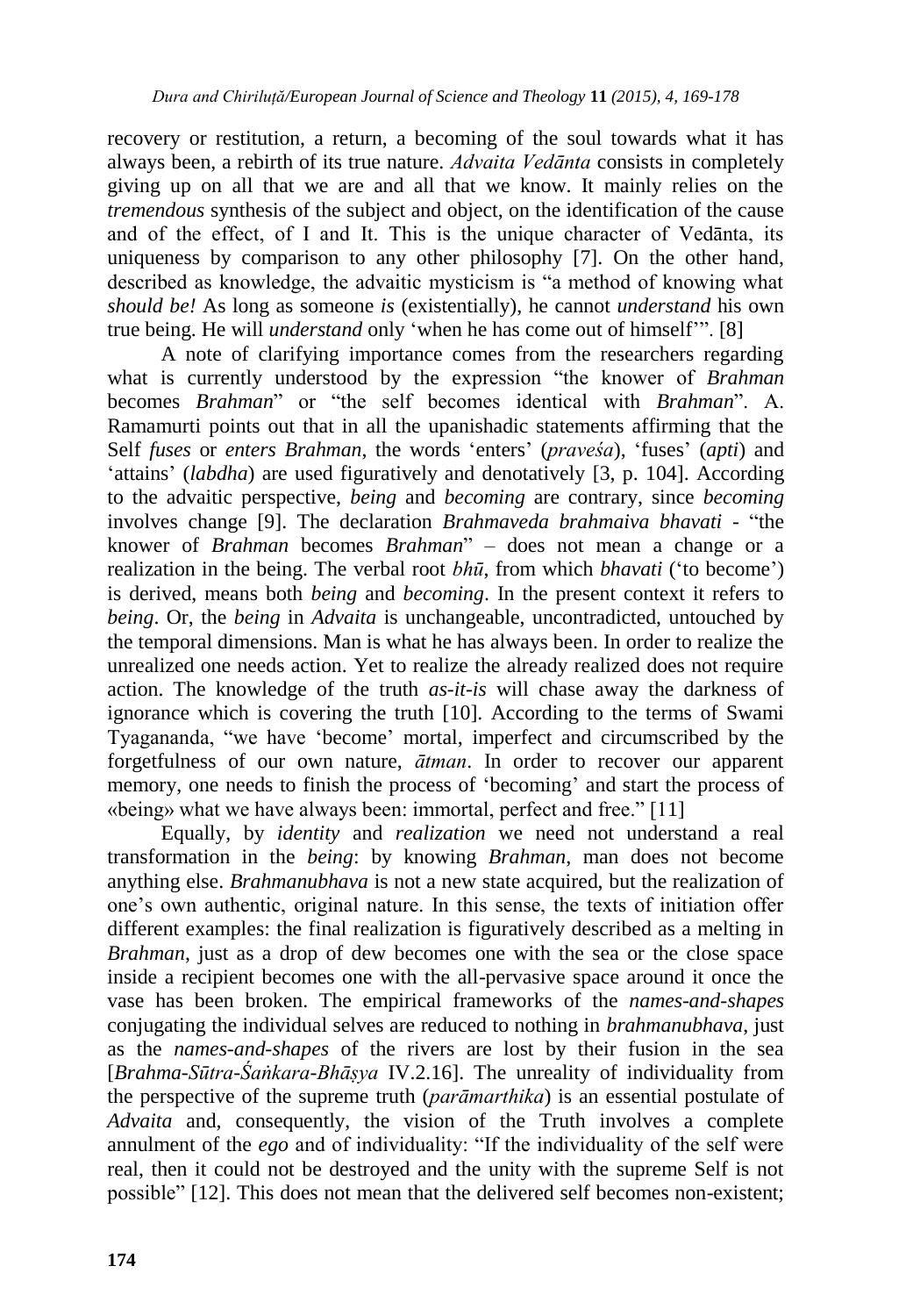although it ceases to exist in the ordinary sense of the world, its pure substance, *Ātman*, never ceases to be.

The initiated and *Brahman* do not *become* one. It is the *and* that disappears. What remains is just *One* - the *One Reality* [13]. Authentically, there is *identity* between self and *Brahman*, and the awareness of this *identity* lies in the elimination of ignorance (*avidyā*): "The moment of the realization of the Self, is just the identification of the Self with Brahman. It cannot be partial, but only the perfect state of unity or oneness of the Self with Brahman and the issue of a complete or partial identification is out of question. Therefore, the identification of the Self with Brahman is nothing else but the one of the unity or the oneness." [14]

To conclude, regarding what has been stated concerning the expression "the knower of *Brahman* becomes *Brahman*", through the realization of the *Self*, *jīva* is *Brahman* [*Brahma-Sūtra-Śaṅkara-Bhāṣya* I.3.24], but *Brahman* is not *jīva*: *I* am *Brahman*, and not *Brahman* is *I* [15]. The experience of this *non-dual unity* transcends the distinction between *I* and *non-I* [16]. Man"s real *self* is identical with *Brahman*, the ultimate principle, the Absolute, which is his *raison d`être* [17]. "To be *Brahman* is not an extinction of the individual, but the expansion of individuality in the infinity of *Brahman*; *jīva* is always *Brahman*, during the sāṃsaric existence, the *upādhis* conceal this *Reality*; in the state of freedom, there comes to light as *Brahman*, what was and is always so; nothing new is revealed." [18] *Brahman* is realized by the knowledge of the absolute identity of *jīva* and *Brahman*; the dictum *Tat Tvam Asi* ("You are It") [*Chāndogya-Upaniṣad* VI.8.7] reveals this identity [19]. There can be but one and unique *Ātman*, since we see as multiplicity its physical reflections that depend on the limitations of *avidya*. In other words, there is just one *Consciousness* appearing as divided because of ignorance. The final ceasing of all the forms of psychical activity (and not just in this incarnation, but also in the whole chain of transmigrations) is possible only after having obtained or attained the supreme knowledge (*vidyā*), a knowledge that should not be understood as reducing the *Consciousness* to a mechanic conglomerate of functions of the sensory organs [20].

*Brahmanubhava* is the experience in which the duality subject-object is completely absent; it is pure experience (*avagatimātra*) or pure knowledge (*kevala jñāna*). By the terms *identity* and *realization*, which are used to suggest this ultimate state, we need not understand a real transformation in the being of the individual self, since by knowing *Brahman*, man does not become anything else. *Brahmanubhava* is not a new, acquired state, but the realization of one"s own authentic nature, yet shrouded in limitative strata of *avidyā*. The final accomplishment is figuratively described as a melting in *Brahman*, just like a drop of dew becoming one with the sea or like the close space in a recipient becoming one with the space around it once the vase has been broken. The empirical frameworks of the *names*-*and-shapes* of the individual selves are abolished in *brahmanubhava*, just as the *names-and-shapes* of the rivers get lost by their joining the sea. The delimitation of the particular existence is abolished.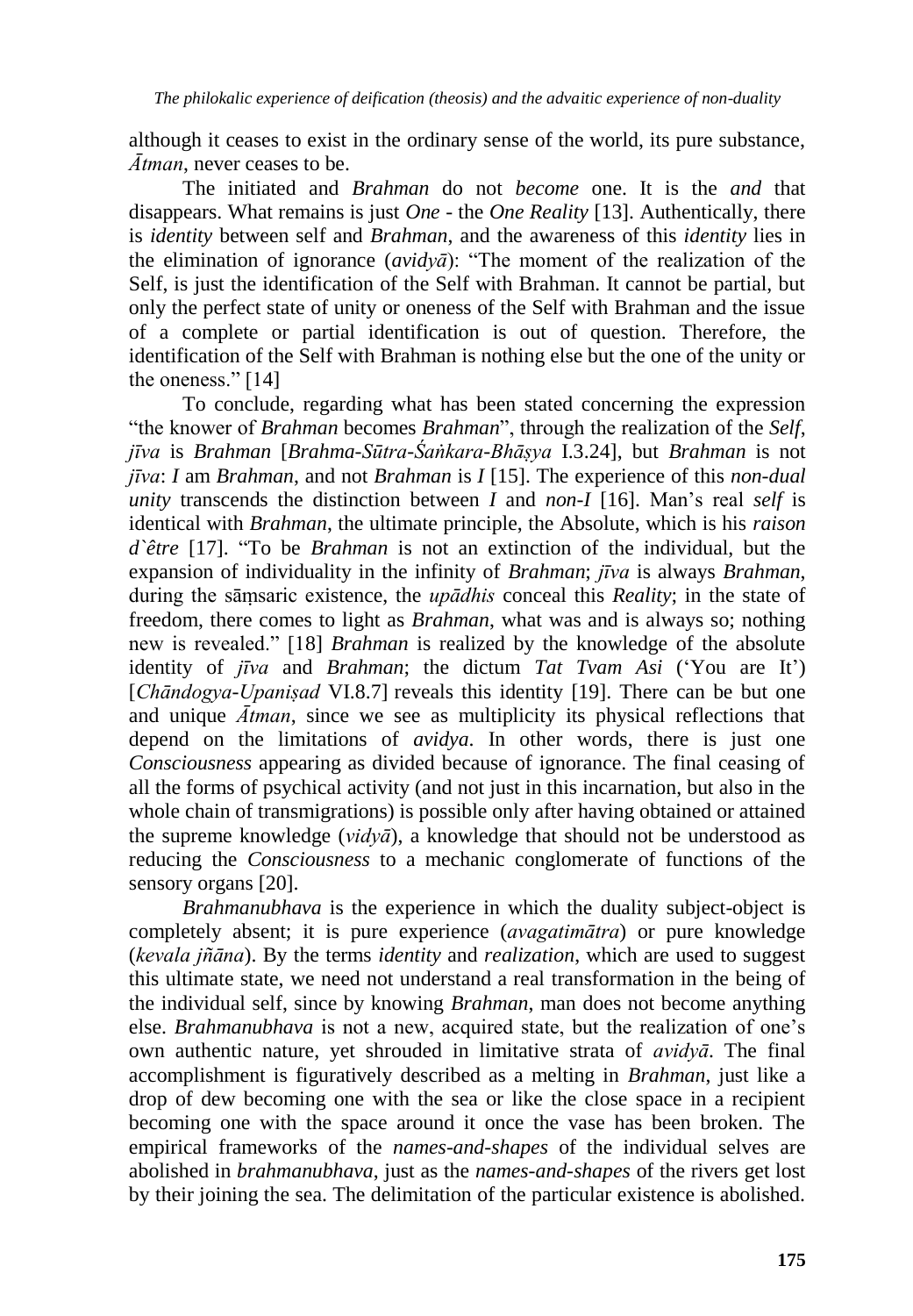Man and Brahman *do not become* one, the *and* disappears from this equation. There remains but *one*: the *One Reality*, namely *Brahman* [13]. Authentically, there is *identity* between self and *Brahman*, and the awareness of this *identity* lies in the elimination of ignorance: *being Brahman* is extinguishing the frameworks in which the alterity of the individual is conjugated. *Jīvātman* is always *Brahman*, yet, during the time of the sāṁsaric existence, the *upādhis*  shroud this reality, while in the state of freedom there comes to light as *Brahman*  what was and always is; nothing new appears.

#### **4. The significance of Christian deification (theosis)**

The Christian spirituality focuses on the mystic accomplishment of man"s deification, the vocation of "being partakers of the divine nature" (II Peter 1.4). Deification is the maximum union with God, man"s impression with the fullness of God, without his melting into Him. For man to have the possibility of deification, as ultimate goal of his life, man has been given God"s image in him, allowing him to aspire towards his absolute model. And it is in this aspiration that the image finds its accomplishment, as maximal likeness with God. The image implies as a divine commandment man"s tension towards deification, as Saint Maximus the Confessor states: "Since we are in the image of God, let us become of our own and of God, or better said only of God and become gods, receiving from God an existence of gods" [*Capita Quinquies Centena*, P.G. 90, I.28, col. 1189C].

In Christianity we talk about a "progress of the person" or "of the becoming in the likeness of God', a mystical experience including three stages, called in the Orthodox theology (1) the stage of *purification from sinful passions*, (2) *contemplation* and (3) *mystical theology*. Evagrius of Pontus highlights two stages, namely *the practical stage* (the deliverance from sinful passions and the regaining of the true human stature in virtues) and *the contemplative stage* (exclusive focus on God). Dionysius the Areopagite calls these stages *purification*, *illumination* and *perfection*, and Saint Maximus the Confessor - *action*, *natural contemplation* and *mystical theology* [21]. As a final point of the divine exercise, but as a beginning of the living at an optimal level in the divine light, deification is man"s accomplishment by his full saturation of God. In a broad sense, deification means man's advancement to the highest level of his natural powers or to his complete accomplishment, since, throughout this time, the divine power of grace has also been active in him. In a restrained sense, deification comprises man"s progress beyond the limit of his natural powers, beyond the margins of his nature, in the divine plan which is beyond nature [22]. Dionysius the Areopagite defines deification as follows: "Deification is likeness and union, in as much as possible, with God [...] it is the contemplation and the science of the divine truth, the participation, in as much as possible, to the divine unifying accomplishment, to the One Himself." [*De ecclesiastica hierarchia,* I.3, P.G. 3, col. 376A]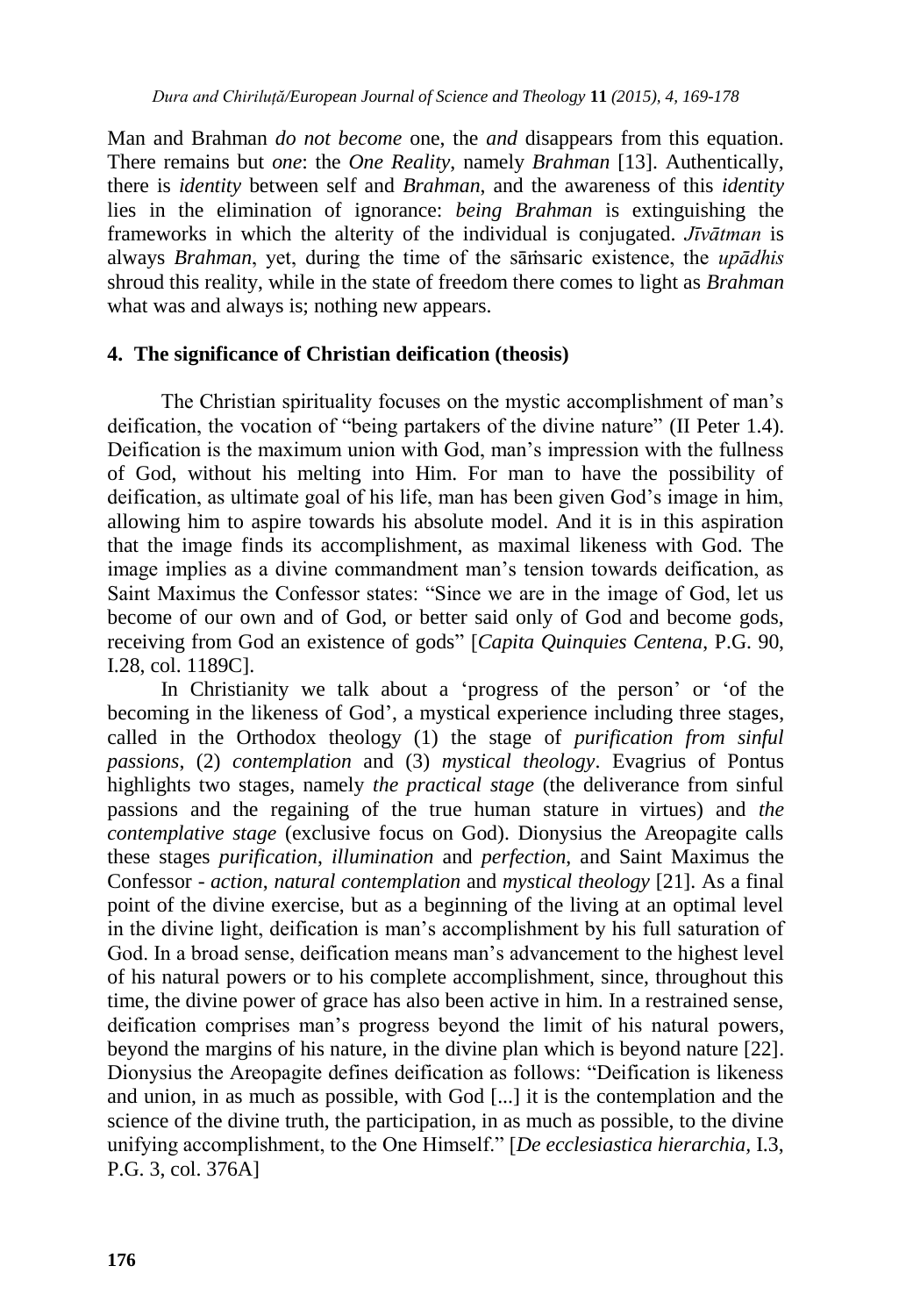*The philokalic experience of deification (theosis) and the advaitic experience of non-duality* 

We need to emphasize the fact that a human being on his way to this union is never diminished in his quality of person, but, giving up all that is characteristic of him by nature, the human person becomes fully accomplished and deified by the divine grace. For this reason, the union to which we are called is neither hypostatic, as it happens in the case of the human nature of Jesus Christ, nor of being, as it happens in the case of the three Divine Persons, but is the union with God by His energies or the union by grace, which makes us partakers of the divine nature without getting our nature to become God"s nature. In deification we have, by grace, namely by the divine energies, all that God has by nature, except for the identity of being with God.

The fact that the fully deified man remains still a man maximized in his authentic value is what differentiates deification from *brahmanubhava*. In deification there is no non-duality, but duality: man"s nature is not transformed in the divine being, as Saint Maximus the Confessor points: "While remaining – both body and soul – fully man by nature, he becomes – both body and soul – fully god by grace, through the divine brilliance of the blessed glory which is totally given to him" [*Ambiguorum Liber*, P.G. 91, col. 1088C].

## **5. Conclusions**

A comparison between the *brahmanubhava* experience – with all the components of the mystical experience – and the Christian deification highlights the difference between the advaitic perspective and the Christian perception concerning realization and perfection. *Brahmanubhava* is realized exclusively by knowledge, yet this knowledge becomes an intuition, in the sense that it goes beyond the ordinary framework of the dual knowledge, which involves *subject* and *object*, knower-knowledge-known. The individual *self* through discrimination between *Ātman* and non-Ātman, through a denial of all that is overlapped (*adhyāsa*) because of ignorance (*avidyā*) over the *ultimate Reality* attains the authentic identity with *Brahman*: *tat tvam asi* ("You are It"), there are no more two, but *One*. Unlike this paradigm of the mystical experience, the Christian deification is a work engaging man as a person in a dynamics of deliverance from sinful passions and collaboration with the divine grace. Deified, man still remains a person, a *different* man in a perfect union, yet not identity, with the Personal God.

Synthetically, the difference of accent and sense of spirituality between the two traditions has been excellently delineated by Father Dumitru Stăniloae: "The Christian spirituality, having as a target man"s deification and union with God, without confounding himself with Him, relies on the conviction that there is a personal God, who is the supreme source of irradiating love and Who, considering man valuable, does not want him to be cofounded with Himself, but wants to maintain and lift him into an eternal dialogue of love. Such a spirituality cannot occur where there is stated a progress of man in connection to a divinity conceived as impersonal essence. This progress cannot have any other result but the loss of man in the impersonal divinity. But the personal God,